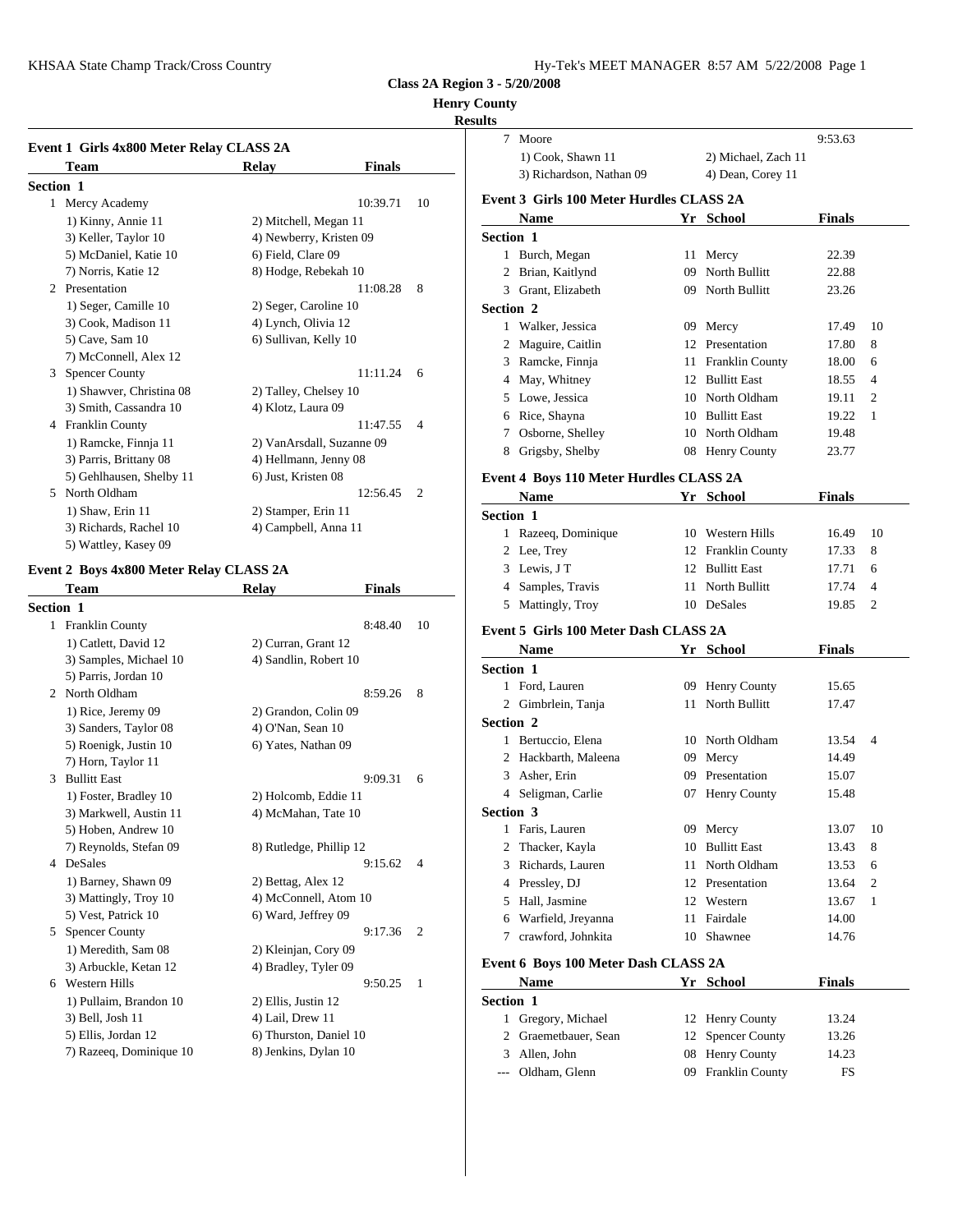| Hy-Tek's MEET MANAGER 8:57 AM 5/22/2008 Page 2 |  |  |  |
|------------------------------------------------|--|--|--|
|------------------------------------------------|--|--|--|

**Henry County**

# **Results**

| Section 2  (Event 6 Boys 100 Meter Dash CLASS 2A) |                     |    |                     |               |                |                     |
|---------------------------------------------------|---------------------|----|---------------------|---------------|----------------|---------------------|
|                                                   | Name                |    | Yr School           | <b>Finals</b> |                | Event 8 Bo<br>Tean  |
| Section 2                                         |                     |    |                     |               |                |                     |
|                                                   | 1 Clay, Bobby       | 09 | Western Hills       | 12.05         |                | <b>Section 1</b>    |
| 2                                                 | Ward, Jeffrey       |    | 09 DeSales          | 12.23         |                | North               |
| 3                                                 | Henderson, Terry    |    | 12 Fairdale         | 12.54         |                | $1)$ Al             |
| 4                                                 | Jones, Mike         |    | 09 Moore            | 12.59         |                | $3)$ Du<br>$5)$ Bis |
| Section 3                                         |                     |    |                     |               |                | Bullit<br>2         |
|                                                   | Harrison, Bobby     | 11 | <b>Bullitt East</b> | 11.36         | 10             | 1) Fo               |
|                                                   | 2 Warren, Tyler     |    | 12 North Oldham     | 11.67         | 8              | 3) Ha               |
| 3                                                 | Chainberalin, Shawn |    | 12 North Bullitt    | 11.76         | 6              | 5) Mi               |
| 4                                                 | Rowe, Kevin         | 11 | <b>Bullitt East</b> | 11.97         | $\overline{4}$ | $7)$ Le             |
| 5.                                                | Anderson, James     |    | 12 Shawnee          | 12.01         | $\overline{2}$ | <b>Shaw</b><br>3    |
| 6                                                 | Dudley, Chris       |    | 12 North Oldham     | 12.05         | 1              | 1) An               |
| 7                                                 | Toogood, Dion       |    | 11 Fairdale         | 12.28         |                | $3)$ Gra            |
| 8                                                 | Barnes, Derrick     |    | 10 Moore            | 12.72         |                | 5) Sla              |

**Team Relay Finals**

# **Event 7 Girls 4x200 Meter Relay CLASS 2A**

|           |                              |                           |                |                | -, ---      |
|-----------|------------------------------|---------------------------|----------------|----------------|-------------|
| Section 1 |                              |                           |                |                | $3)$ Wa     |
|           | 1 Western                    | 1:54.67                   | 10             |                | 5) Da       |
|           | 1) Canty, Toya 11            | 2) Floyd, Brittany 12     |                |                | 7) Tai      |
|           | 3) Hall, Jasmine 12          | 4) Miller, Alicia 10      |                |                | 5 Weste     |
|           | 2 Franklin County            | 1:55.89                   | 8              |                | $1)$ La     |
|           | 1) Davis, Krystal 12         | 2) Awamengwi, Clarisse 09 |                |                | $3)$ Pus    |
|           | 3) Oldham, Veniece 12        | 4) Petty, Dorisene 11     |                |                | $5)$ Ma     |
|           | 5) Amponsah, Sandra 09       |                           |                |                | 7) Ho       |
|           | 3 North Bullitt              | 1:56.12                   | 6              |                | 6 Frank     |
|           | 1) Hayes, Tay-Tay 09         | 2) Asbury, Cristy 11      |                |                | $1)$ Le     |
|           | 3) Brian, Meri 10            | 4) Collins, Gentry 09     |                |                | $3)$ Olo    |
|           | 5) Brian, Kiera 09           | 6) Hoke, Chelsea 11       |                |                | 5) Kit      |
|           | 7) Grant, Elizabeth 09       |                           |                | 7              | Moor        |
|           | 4 Bullitt East               | 1:57.41                   | $\overline{4}$ |                | $1)$ Od     |
|           | 1) Rice, Shayna 10           | 2) Melcher, Emily 09      |                |                | $3)$ Sm     |
|           | 3) Reister, Kelsey 12        | 4) Snyder, Alex 10        |                |                | 5) Co       |
|           | 5) Thacker, Kayla 10         | 6) May, Whitney 12        |                | Event 9 Gi     |             |
|           | 7) Carey, Alexis 09          |                           |                |                |             |
|           | 5 Mercy Academy              | 1:57.56                   | $\overline{c}$ |                | Nam         |
|           | 1) Thomas, Karen 11          | 2) Hackbarth, Maleena 09  |                | Section 1      |             |
|           | 3) McGuire, Shelby 11        | 4) Faris, Lauren 09       |                | 1              | Heine       |
|           | 5) Walker, Jessica 09        | 6) Bumpous, Erin 10       |                | $\overline{c}$ | Westo       |
|           | 7) Guttermuth, Whitney 09    |                           |                | 3              | Kinny       |
|           | 6 North Oldham               | 2:08.21                   | 1              |                | 4 Wattl     |
|           | 1) Russo, Kristina 11        | 2) O'Loane, Cassidy 10    |                | 5              | Shaw        |
|           | 3) Raffli, Olivia 10         | 4) Willey, Kristen 10     |                | 6              | Mitch       |
|           | 5) Pierangelino, Madalena 10 | 6) Gibson, Lucy 09        |                | 7              | Cook.       |
|           | 7) Bertuccio, Elena 10       | 8) Piedmonte, Alex 12     |                | 8              | Cave,       |
|           | 7 Presentation               | 2:12.34                   |                | 9              | Klotz       |
|           | 1) Senn, Margaret 09         | 2) Gott, Candice 09       |                | 10             | Gehlh       |
|           | 3) Featherstone, Emma 09     | 4) Spann, Maggie 09       |                | 11             | VanA        |
|           | 5) Doll, Serra 09            | 6) Asher, Erin 09         |                | 12             | Shaw        |
|           | 8 Henry County               | 2:15.76                   |                |                |             |
|           | 1) Ford, Lauren 09           | 2) Seligman, Carlie 07    |                | 13             | <b>Brow</b> |
|           | 3) Abrams, Sydney 07         | 4) Buckley, Nikki 07      |                | 14             | Wohl        |
|           | 5) Abrams, Shelby 07         | 6) Torrey, Sabrina 07     |                |                |             |

|           | Event 8 Boys 4x200 Meter Relay CLASS 2A |                         |         |                |
|-----------|-----------------------------------------|-------------------------|---------|----------------|
|           | Team                                    | <b>Relay</b>            | Finals  |                |
| Section 1 |                                         |                         |         |                |
|           | 1 North Oldham                          |                         | 1:36.76 | 10             |
|           | 1) Alward, Matt 11                      | 2) Warren, Tyler 12     |         |                |
|           | 3) Dudley, Chris 12                     | 4) Maddox, Chase 11     |         |                |
|           | 5) Bishop, Dewayne 12                   |                         |         |                |
|           | 2 Bullitt East                          |                         | 1:36.96 | 8              |
|           | 1) Foss, Garrett 11                     | 2) Rowe, Kevin 11       |         |                |
|           | 3) Harrison, Bobby 11                   | 4) Payne, Thomas 12     |         |                |
|           | 5) Milburn, Shane 11                    | 6) Reynolds, Stefan 09  |         |                |
|           | 7) Lewis, J T 12                        | 8) Bozarth, Michael 11  |         |                |
| 3.        | Shawnee                                 |                         | 1:37.46 | 6              |
|           | 1) Anderson, James 12                   | 2) Carr, Micheal 10     |         |                |
|           | 3) Gray, Quinton 10                     | 4) Pettway, Lamour 11   |         |                |
|           | 5) Slaughter, Joe 10                    | 6) Stewart, Evan 12     |         |                |
|           | 7) Kelly, Keenan 09                     |                         |         |                |
|           | 4 North Bullitt                         |                         | 1:39.43 | $\overline{4}$ |
|           | 1) Chainberalin, Shawn 12               | 2) Vincent, Ryan 12     |         |                |
|           | 3) Wallace, Jordan 11                   | 4) Haysley, Tim 11      |         |                |
|           | 5) Daniels, Brandon 12                  | 6) Samples, Travis 11   |         |                |
|           | 7) Taft, Kenaniah 11                    | 8) Reynolds, Robert 12  |         |                |
| 5.        | Western Hills                           |                         | 1:40.47 | 2              |
|           | 1) Lail, Drew 11                        | 2) Bell, Josh 11        |         |                |
|           | 3) Pugh, Chris 09                       | 4) Clay, Bobby 09       |         |                |
|           | 5) Martin, Quentin 09                   | 6) Razeeq, Dominique 10 |         |                |
|           | 7) Holbrook, Ken 09                     | 8) Schmitt, Stephon 08  |         |                |
|           | 6 Franklin County                       |                         | 1:42.26 | 1              |
|           | 1) Lee, Trey 12                         | 2) Gaddis, Hunter 12    |         |                |
|           | 3) Oldham, Glenn 09                     | 4) Jones, Adam 10       |         |                |
|           | 5) Kitchen, Roy 09                      | 6) Davis, Raymond 09    |         |                |
| 7         | Moore                                   |                         | 1:46.25 |                |
|           | 1) Odom, Briston 10                     | 2) Jones, Mike 09       |         |                |
|           | 3) Smalls, Mike 09                      | 4) Myrick, Deion 10     |         |                |
|           | 5) Cooper, Mario 12                     | 6) Barnes, Derrick 10   |         |                |
|           |                                         |                         |         |                |

# **Event 9 Girls 1600 Meter Run CLASS 2A**

|           | <b>Name</b>         | Yr | School                 | <b>Finals</b> |                |
|-----------|---------------------|----|------------------------|---------------|----------------|
| Section 1 |                     |    |                        |               |                |
|           | Heines, Helen       | 09 | North Bullitt          | 5:36.53       | 10             |
| 2         | Weston, Tia         | 07 | Fairdale               | 5:51.58       | 8              |
| 3         | Kinny, Annie        | 11 | Mercy                  | 5:56.18       | 6              |
| 4         | Wattley, Kasey      | 09 | North Oldham           | 6:04.46       | 4              |
| 5         | Shawver, Christina  |    | 08 Spencer County      | 6:05.53       | 2              |
| 6         | Mitchell, Megan     |    | 11 Mercy               | 6:11.86       | $\overline{1}$ |
| 7         | Cook, Madison       | 11 | Presentation           | 6:17.36       |                |
| 8         | Cave, Sam           | 10 | Presentation           | 6:28.07       |                |
| 9         | Klotz, Laura        | 09 | <b>Spencer County</b>  | 6:32.00       |                |
| 10        | Gehlhausen, Shelby  | 11 | <b>Franklin County</b> | 6:32.05       |                |
| 11        | VanArsdall, Suzanne | 09 | <b>Franklin County</b> | 6:35.25       |                |
| 12        | Shaw, Erin          | 11 | North Oldham           | 6:45.63       |                |
| 13        | Brown, Brittany     | 10 | Henry County           | 7:06.50       |                |
| 14        | Wohlshlegel, Carrie | 11 | North Bullitt          | 7:51.49       |                |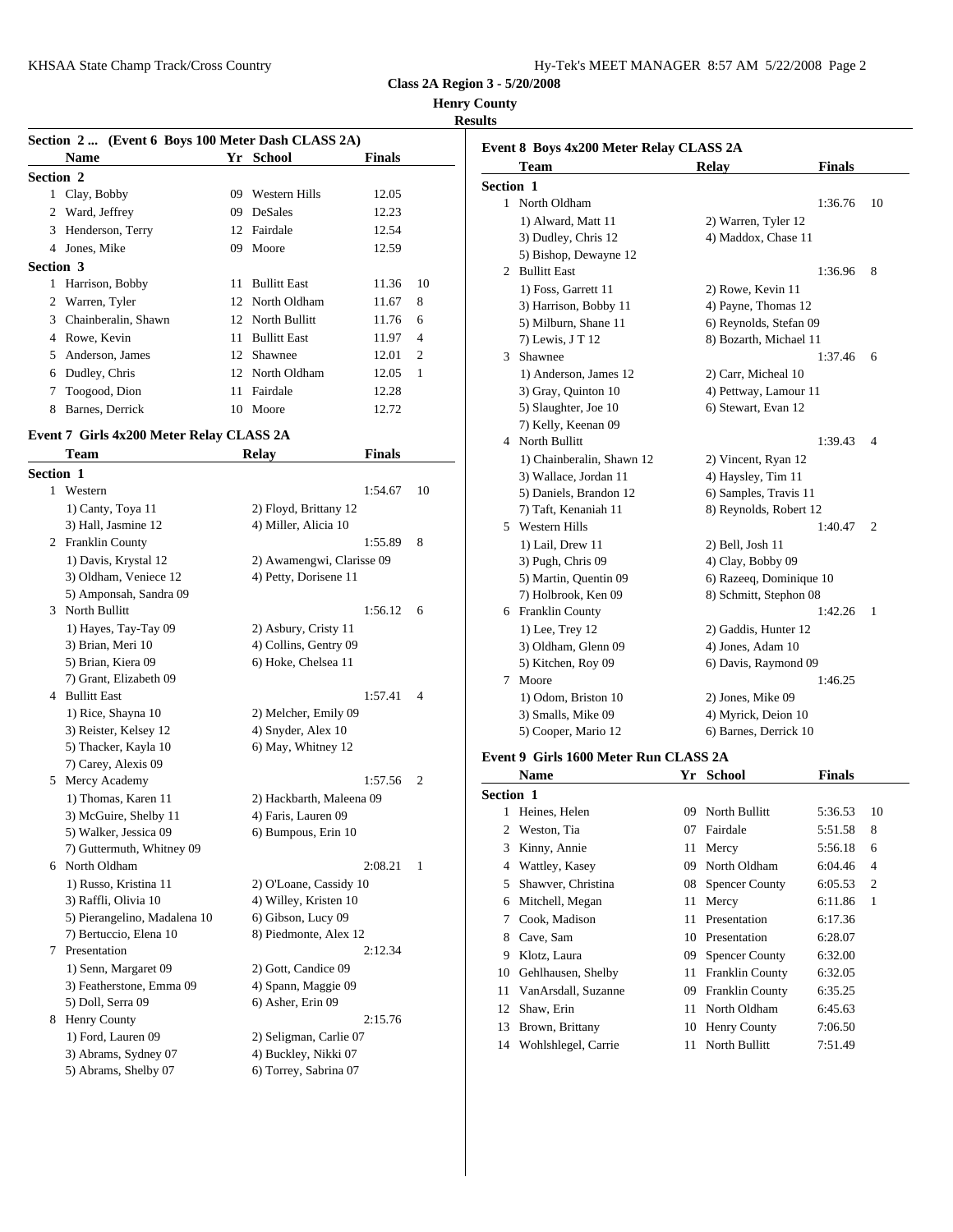| Hy-Tek's MEET MANAGER 8:57 AM 5/22/2008 Page 3 |  |  |  |
|------------------------------------------------|--|--|--|
|------------------------------------------------|--|--|--|

## **Henry County**

# **Results**

| Event 10 Boys 1600 Meter Run CLASS 2A | Event 12 B         |    |                       |         |                |                                     |
|---------------------------------------|--------------------|----|-----------------------|---------|----------------|-------------------------------------|
|                                       | <b>Name</b>        |    | Yr School             | Finals  |                | Tean                                |
| <b>Section 1</b>                      |                    |    |                       |         |                | <b>Section 1</b>                    |
|                                       | Thurston, Daniel   | 10 | Western Hills         | 4:40.03 | 10             | North<br>$\mathbf{1}$               |
| 2                                     | Curran, Grant      |    | 12 Franklin County    | 4:46.90 | 8              | $1)$ Ch                             |
| 3                                     | Farmer, Larry      |    | 12 Henry County       | 4:53.12 | 6              | $3)$ Re                             |
| 4                                     | Kleinjan, Cory     | 09 | <b>Spencer County</b> | 5:01.68 | $\overline{4}$ | 5) $W_8$                            |
| 5                                     | Pullaim, Brandon   | 10 | Western Hills         | 5:02.24 | $\overline{c}$ | 7) Ha                               |
| 6                                     | Markwell, Austin   | 11 | <b>Bullitt East</b>   | 5:08.77 | 1              | North<br>2                          |
| 7                                     | Bettag, Alex       | 12 | DeSales               | 5:10.14 |                | $1)$ Al                             |
| 8                                     | Roenigk, Justin    | 10 | North Oldham          | 5:10.98 |                | $3)$ Wa                             |
| 9                                     | Yates, Nathan      | 09 | North Oldham          | 5:13.49 |                | 5) Ma                               |
| 10                                    | Kroger, Jeremy     | 10 | North Bullitt         | 5:13.53 |                | Fairda<br>3                         |
| 11                                    | Richardson, Nathan | 09 | Moore                 | 5:20.99 |                | 1) Hu                               |
| 12                                    | Foster, Bradley    | 10 | <b>Bullitt East</b>   | 5:25.05 |                | 3) O'I                              |
| 13                                    | McConnell, Atom    | 10 | DeSales               | 5:28.02 |                | 5) To                               |
| 14                                    | Anderson, Ben      |    | 12 Franklin County    | 5:29.61 |                | Weste<br>4                          |
| 15                                    | Dillander, Matt    | 11 | Fairdale              | 5:33.80 |                | 1) La<br>$2 \Delta$ D <sub>11</sub> |

# **Event 11 Girls 4x100 Meter Relay CLASS 2A**

|           | <b>Team</b>               | <b>Relay</b>           | <b>Finals</b>                |                | 7) SCI                  |
|-----------|---------------------------|------------------------|------------------------------|----------------|-------------------------|
| Section 1 |                           |                        |                              |                | 5<br>Frank              |
|           | 1 Franklin County         |                        | 54.45                        | 10             | $1)$ Ga                 |
|           | 1) Amponsah, Sandra 09    | 2) Oldham, Veniece 12  |                              |                | $3)$ Lee                |
|           | 3) Davis, Krystal 12      | 4) Petty, Dorisene 11  |                              |                | 5) Kit                  |
|           | 5) Awamengwi, Clarisse 09 |                        |                              |                | 6 Moor                  |
|           | 2 North Oldham            |                        | 54.48                        | 8              | $1)$ Ba                 |
|           | 1) Piedmonte, Alex 12     |                        | 2) Pierangelino, Madalena 10 |                | $3)$ Sm                 |
|           | 3) Richards, Lauren 11    | 4) Bertuccio, Elena 10 |                              |                | $5)$ Co                 |
|           | 5) Gibson, Lucy 09        | 6) O'Loane, Cassidy 10 |                              |                | Shaw                    |
|           | 7) Lowe, Jessica 10       | 8) Russo, Kristina 11  |                              |                | $1)$ Pet                |
|           | 3 Bullitt East            |                        | 54.89                        | 6              | 3) Gra                  |
|           | 1) May, Whitney 12        | 2) Reister, Kelsey 12  |                              |                | 5) Ke                   |
|           | 3) Melcher, Emily 09      | 4) Thacker, Kayla 10   |                              |                | 7) Ste                  |
|           | 7) Rice, Shayna 10        | 8) Rice, Shelby 09     |                              |                | Event 13 G              |
|           | 4 North Bullitt           |                        | 56.46                        | $\overline{4}$ | Nam                     |
|           | 1) Hayes, Tay-Tay 09      | 2) Asbury, Cristy 11   |                              |                | Section 1               |
|           | 3) Hoke, Chelsea 11       | 4) Brian, Meri 10      |                              |                | Miller<br>1             |
|           | 5) Brian, Kiera 09        | 6) Grant, Elizabeth 09 |                              |                | $\overline{c}$<br>Abrar |
|           | 7) Collins, Gentry 09     |                        |                              |                | Section 2               |
|           | 5 Presentation            |                        | 57.22                        | $\overline{2}$ | 1<br>Awan               |
|           | 1) Asher, Erin 09         | 2) Doll, Serra 09      |                              |                | 2<br>King,              |
|           | 3) Senn, Margaret 09      | 4) Pressley, DJ 12     |                              |                | Brian<br>3              |
|           | 5) Spann, Maggie 09       | 6) Gott, Candice 09    |                              |                |                         |
|           | 7) Featherstone, Emma 09  |                        |                              |                | Smith<br>4              |
|           | 6 Mercy Academy           |                        | 57.38                        | $\mathbf{1}$   | 5<br>Parris             |
|           | 1) Thomas, Karen 11       | 2) Walker, Jessica 09  |                              |                | Section 3               |
|           | 3) Guttermuth, Whitney 09 | 4) McGuire, Shelby 11  |                              |                | 1<br>Snyde              |
|           | 5) Bumpous, Erin 10       | 6) Faris, Lauren 09    |                              |                | 2<br>Canty              |
|           | 7) Hackbarth, Maleena 09  |                        |                              |                | Adam<br>3               |
|           | 7 Henry County            |                        | 1:04.76                      |                | Melch<br>4              |
|           | 1) Ford, Lauren 09        | 2) Seligman, Carlie 07 |                              |                | Hackl<br>5              |
|           | 3) Buckley, Nikki 07      | 4) Abrams, Shelby 07   |                              |                | McDa<br>6               |
|           | 5) Torrey, Sabrina 07     | 6) Abrams, Sydney 07   |                              |                | Lynch<br>7              |

|                  | <b>Team</b>               | <b>Relay</b>            | <b>Finals</b> |                |
|------------------|---------------------------|-------------------------|---------------|----------------|
| <b>Section 1</b> |                           |                         |               |                |
|                  | 1 North Bullitt           |                         | 45.47         | 10             |
|                  | 1) Chainberalin, Shawn 12 | 2) Cissell, Dalton 11   |               |                |
|                  | 3) Reynolds, Robert 12    | 4) Vincent, Ryan 12     |               |                |
|                  | 5) Wallace, Jordan 11     | 6) Taft, Kenaniah 11    |               |                |
|                  | 7) Haysley, Tim 11        | 8) Samples, Travis 11   |               |                |
|                  | 2 North Oldham            |                         | 46.61         | 8              |
|                  | 1) Alward, Matt 11        | 2) Bishop, Dewayne 12   |               |                |
|                  | 3) Warren, Tyler 12       | 4) Dudley, Chris 12     |               |                |
|                  | 5) Maddox, Chase 11       |                         |               |                |
|                  | 3 Fairdale                |                         | 48.83         | 6              |
|                  | 1) Hughes, Shauntez 09    | 2) McAtee, Marvin 11    |               |                |
|                  | 3) O'Bannon, Larry 10     | 4) Brown, Brandon 09    |               |                |
|                  | 5) Toogood, Dion 11       | 6) Henderson, Terry 12  |               |                |
|                  | 4 Western Hills           |                         | 49.30         | 4              |
|                  | 1) Lail, Drew 11          | 2) Bell, Josh 11        |               |                |
|                  | 3) Pugh, Chris 09         | 4) Clay, Bobby 09       |               |                |
|                  | 5) Martin, Quentin 09     | 6) Razeeq, Dominique 10 |               |                |
|                  | 7) Schmitt, Stephon 08    | 8) Holbrook, Ken 09     |               |                |
|                  | 5 Franklin County         |                         | 49.80         | $\overline{2}$ |
|                  | 1) Gaddis, Hunter 12      | 2) Oldham, Glenn 09     |               |                |
|                  | 3) Lee, Trey 12           | 4) Davis, Raymond 09    |               |                |
|                  | 5) Kitchen, Roy 09        |                         |               |                |
|                  | 6 Moore                   |                         | 50.42         | 1              |
|                  | 1) Barnes, Derrick 10     | 2) Jones, Mike 09       |               |                |
|                  | 3) Smalls, Mike 09        | 4) Odom, Briston 10     |               |                |
|                  | 5) Cooper, Mario 12       | 6) Myrick, Deion 10     |               |                |
| $- - -$          | Shawnee                   |                         | DQ            |                |
|                  | 1) Pettway, Lamour 11     | 2) Carr, Micheal 10     |               |                |
|                  | 3) Gray, Quinton 10       | 4) Anderson, James 12   |               |                |
|                  | 5) Kelly, Keenan 09       | 6) Slaughter, Joe 10    |               |                |
|                  | 7) Stewart, Evan 12       |                         |               |                |

# **Event 13 Girls 400 Meter Dash CLASS 2A**

|                  | <b>Name</b>           | Yr  | <b>School</b>       | <b>Finals</b> |                |
|------------------|-----------------------|-----|---------------------|---------------|----------------|
| <b>Section 1</b> |                       |     |                     |               |                |
| 1                | Miller, Alicia        | 10  | Western             | 1:12.36       |                |
| 2                | Abrams, Sydney        | 07  | Henry County        | 1:17.80       |                |
| Section 2        |                       |     |                     |               |                |
|                  | 1 Awamengwi, Clarisse |     | 09 Franklin County  | 1:09.07       | 2              |
| 2                | King, Alexa           |     | 10 Henry County     | 1:10.59       |                |
| 3                | Brian, Kiera          | 09. | North Bullitt       | 1:13.33       |                |
| 4                | Smith, Cassandra      |     | 10 Spencer County   | 1:14.80       |                |
| 5                | Parris, Brittany      |     | 08 Franklin County  | 1:17.89       |                |
| Section 3        |                       |     |                     |               |                |
|                  | Snyder, Alex          | 10  | <b>Bullitt East</b> | 1:04.67       | 10             |
| 2                | Canty, Toya           | 11  | Western             | 1:06.07       | 8              |
| 3                | Adams, Ashley         | 09  | North Oldham        | 1:06.63       | 6              |
| 4                | Melcher, Emily        | 09  | <b>Bullitt East</b> | 1:06.81       | $\overline{4}$ |
| 5                | Hackbarth, Maleena    | 09  | Mercy               | 1:09.89       | 1              |
| 6                | McDaniel, Katie       | 10  | Mercy               | 1:11.43       |                |
| 7                | Lynch, Olivia         | 12  | Presentation        | 1:12.16       |                |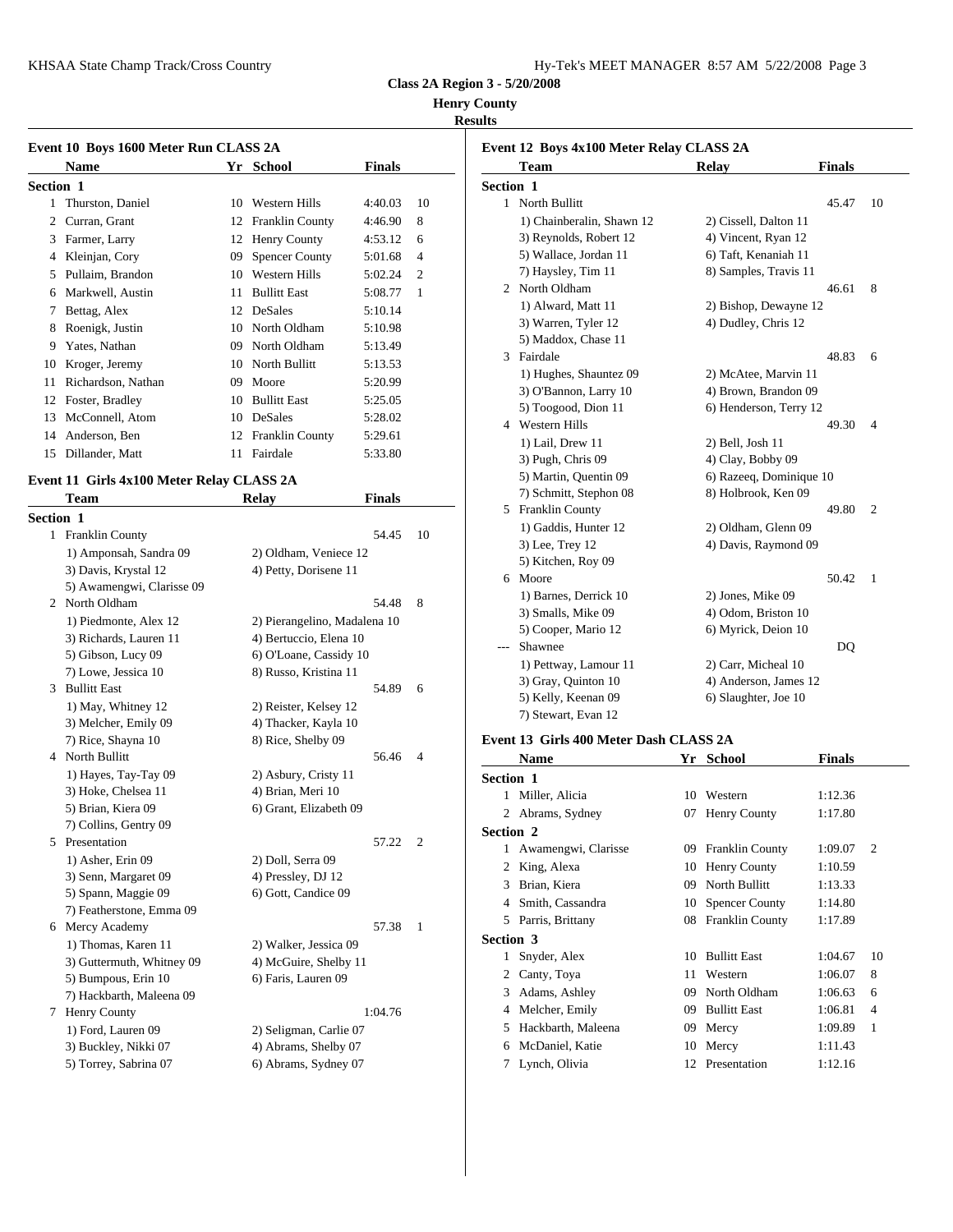**Henry County**

# <u>esu</u>

|                  |                                                     |                    |               |              | <b>Results</b> |                      |
|------------------|-----------------------------------------------------|--------------------|---------------|--------------|----------------|----------------------|
|                  | Section 3  (Event 13 Girls 400 Meter Dash CLASS 2A) |                    |               |              | 3              | Shawver, 0           |
|                  | Name                                                | Yr School          | <b>Finals</b> |              | $\overline{4}$ | Hellmann,            |
|                  | 8 Hickey, Anne                                      | 12 North Oldham    | 1:12.48       |              | 5              | Richards, I          |
|                  | Event 14 Boys 400 Meter Dash CLASS 2A               |                    |               |              | 6              | Brown, Br            |
|                  | <b>Name</b>                                         | Yr School          | <b>Finals</b> |              | 7              | McCune, S            |
| <b>Section 1</b> |                                                     |                    |               |              | Section 2      |                      |
|                  | 1 Ward, Jeffrey                                     | 09 DeSales         | 56.11         | 1            |                | 1 Newberry,          |
|                  | 2 Chambers, Kiefer                                  | 11 North Oldham    | 57.14         |              |                | 2 Heines, He         |
|                  | 3 Taft, Kenaniah                                    | 11 North Bullitt   | 57.34         |              | 3              | Talley, Ch           |
|                  | 4 Young, Kendall                                    | 10 Shawnee         | 59.52         |              | $\overline{4}$ | Collins, Go          |
|                  | 5 Jones, Chris                                      | 10 Shawnee         | 59.53         |              | 5              | Seger, Can           |
|                  | 6 Myrick, Deion                                     | 10 Moore           | 1:01.99       |              |                | 6 Weston, T          |
|                  | 7 Barney, Shawn                                     | 09 DeSales         | 1:06.20       |              |                | Ramcke, F            |
| Section 2        |                                                     |                    |               |              | 8              | Adams, As            |
|                  | 1 Maddox, Chase                                     | 11 North Oldham    | 52.23         | 10           |                | 9 Keller, Tav        |
|                  | 2 Hogan, Willie                                     | 12 Franklin County | 52.65         | 8            |                | 10 McConnel          |
| 3                | Jones, Adam                                         | 10 Franklin County | 52.89         | 6            |                | <b>Event 18 Boys</b> |
|                  | 4 Foss, Garrett                                     | 11 Bullitt East    | 53.18         | 4            |                | Name                 |
|                  | 5 Daniels, Brandon                                  | 12 North Bullitt   | 54.49         | 2            | Section 1      |                      |
|                  | 6 Arbuckle, Ketan                                   | 12 Spencer County  | 59.05         |              |                | 1 Pullaim, B         |
| 7                | McAtee, Marvin                                      | 11 Fairdale        | 1:07.92       |              |                | 2 Dean, Core         |
|                  |                                                     |                    |               |              |                | 3 Dillander.         |
|                  | Event 15 Girls 300 Meter Hurdles CLASS 2A           |                    |               |              |                | 4 Ellis, Justi:      |
|                  | <b>Name</b>                                         | Yr School          | <b>Finals</b> |              | 5              | Horn, Tayl           |
| Section 1        |                                                     |                    |               |              |                | 6 Bradley, T         |
|                  | 1 Murphy, Charissa                                  | 09 Bullitt East    | 1:05.66       | 1            |                | 7 Barney, Sh         |
|                  | 2 Brian, Kaitlynd                                   | 09 North Bullitt   | 1:10.94       |              | Section 2      |                      |
|                  | --- Grant, Elizabeth                                | 09 North Bullitt   | DQ            |              |                | 1 Curran, Gr         |
| <b>Section 2</b> |                                                     |                    |               |              |                | Rice, Jerer          |
|                  | 1 Maguire, Caitlin                                  | 12 Presentation    | 51.42         | 10           | 3              | Holcomb,             |
|                  | 2 Redel, Sarah                                      | 09 North Oldham    | 53.07         | 8            |                | 4 Daniels, B         |
|                  | 3 Gibson, Lucy                                      | 09 North Oldham    | 53.77         | 6            |                | 5 Farmer, Tr         |
|                  | 4 Rice, Shelby                                      | 09 Bullitt East    | 56.41         | 4            |                | 6 Markwell,          |
| 5                | Grigsby, Shelby                                     | 08 Henry County    | 59.10         | 2            | 7              | Kleinjan, O          |
|                  | Event 16 Boys 300 Meter Hurdles CLASS 2A            |                    |               |              | 8              | Rasmusser            |
|                  | <b>Name</b>                                         | Yr School          | <b>Finals</b> |              | 9              | Samples, N           |
| Section 1        |                                                     |                    |               |              |                |                      |
|                  | 1 Watson, Nick                                      | 10 Fairdale        | 48.40         |              |                | Event 19 Girls       |
|                  | 2 Michael, Zach                                     | 11 Moore           | 56.53         |              |                | <b>Name</b>          |
|                  | --- Barnes, Derrick                                 | 10 Moore           | DQ            |              | Section 1      |                      |
| Section 2        |                                                     |                    |               |              |                | 1 Melcher, E         |
|                  | 1 Razeeq, Dominique                                 | 10 Western Hills   | 44.82         | 10           |                | 2 crawford,          |
|                  | 2 Samples, Travis                                   | 11 North Bullitt   | 45.65         | 8            |                | 3 Reister, Ko        |
|                  | 3 Lewis, JT                                         | 12 Bullitt East    | 45.84         | 6            |                | 4 Senn, Mar          |
|                  | 4 Henderson, Terry                                  | 12 Fairdale        | 46.53         | 4            |                | 5 Seligman,          |
|                  | 5 Lee, Trey                                         | 12 Franklin County | 47.67         | 2            |                | 6 Doll, Serra        |
|                  | 6 Mattingly, Troy                                   | 10 DeSales         | 47.80         | $\mathbf{1}$ | 7              | Smith, Cas           |
|                  | 7 Jones, Derrick                                    | 10 North Bullitt   | 48.50         |              |                | 8 Ford, Laur         |
|                  |                                                     |                    |               |              | Section 2      |                      |
|                  | Event 17 Girls 800 Meter Run CLASS 2A               |                    |               |              |                | 1 Faris, Laur        |
|                  | <b>Name</b>                                         | Yr School          | <b>Finals</b> |              |                | 2 Oldham, V          |
| Section 1        |                                                     |                    |               |              |                | 3 Richards, l        |
|                  | 1 Carey, Alexis                                     | 09 Bullitt East    | 2:45.72       |              | 4              | Bertuccio,           |
|                  | 2 Snyder, Alex                                      | 10 Bullitt East    | 2:48.55       |              |                | 5 Hall, Jasm         |
|                  |                                                     |                    |               |              |                |                      |
|                  |                                                     |                    |               |              |                |                      |

| lts            |                                        |    |                       |               |                |
|----------------|----------------------------------------|----|-----------------------|---------------|----------------|
|                | 3 Shawver, Christina                   |    | 08 Spencer County     | 2:48.86       |                |
|                | 4 Hellmann, Jenny                      |    | 08 Franklin County    | 3:02.23       |                |
|                | 5 Richards, Rachel                     |    | 10 North Oldham       | 3:06.72       |                |
|                | 6 Brown, Brittany                      |    | 10 Henry County       | 3:12.94       |                |
|                | 7 McCune, Sarah                        |    | 10 Moore              | 3:26.81       |                |
|                | <b>Section 2</b>                       |    |                       |               |                |
|                | 1 Newberry, Kristen                    |    | 09 Mercy              | 2:31.72       | 10             |
|                | 2 Heines, Helen                        | 09 | North Bullitt         | 2:32.01       | 8              |
|                | 3 Talley, Chelsey                      | 10 | <b>Spencer County</b> | 2:33.00       | 6              |
|                | 4 Collins, Gentry                      |    | 09 North Bullitt      | 2:35.59       | $\overline{4}$ |
|                | 5 Seger, Camille                       |    | 10 Presentation       | 2:37.49       | $\overline{2}$ |
|                | 6 Weston, Tia                          |    | 07 Fairdale           | 2:43.75       | 1              |
|                | 7 Ramcke, Finnja                       |    | 11 Franklin County    | 2:44.22       |                |
|                | 8 Adams, Ashley                        | 09 | North Oldham          | 2:45.87       |                |
|                | 9 Keller, Taylor                       |    | 10 Mercy              | 2:50.94       |                |
|                | 10 McConnell, Alex                     |    | 12 Presentation       | 3:09.21       |                |
|                | Event 18 Boys 800 Meter Run CLASS 2A   |    |                       |               |                |
|                | <b>Name</b>                            |    | Yr School             | <b>Finals</b> |                |
|                | Section 1                              |    |                       |               |                |
|                | 1 Pullaim, Brandon                     | 10 | <b>Western Hills</b>  | 2:17.83       |                |
|                | 2 Dean, Corey                          | 11 | Moore                 | 2:17.98       |                |
|                | 3 Dillander, Matt                      | 11 | Fairdale              | 2:23.35       |                |
|                | 4 Ellis, Justin                        | 12 | Western Hills         | 2:26.35       |                |
|                | 5 Horn, Taylor                         | 11 | North Oldham          | 2:29.01       |                |
|                | 6 Bradley, Tyler                       | 09 | <b>Spencer County</b> | 2:29.60       |                |
|                | 7 Barney, Shawn                        |    | 09 DeSales            | 2:35.58       |                |
|                | <b>Section 2</b>                       |    |                       |               |                |
|                | 1 Curran, Grant                        |    | 12 Franklin County    | 2:03.79       | 10             |
|                | 2 Rice, Jeremy                         |    | 09 North Oldham       | 2:07.17       | 8              |
|                | 3 Holcomb, Eddie                       | 11 | <b>Bullitt East</b>   | 2:09.79       | 6              |
|                | 4 Daniels, Brandon                     |    | 12 North Bullitt      | 2:15.01       | 4              |
|                | 5 Farmer, Travis                       |    | 10 Henry County       | 2:16.71       | 2              |
|                | 6 Markwell, Austin                     | 11 | <b>Bullitt East</b>   | 2:17.67       | 1              |
|                | 7 Kleinjan, Cory                       | 09 | <b>Spencer County</b> | 2:21.16       |                |
|                | 8 Rasmussen, Josh                      | 11 | North Bullitt         | 2:23.13       |                |
| 9.             | Samples, Michael                       |    | 10 Franklin County    | 2:48.65       |                |
|                | Event 19 Girls 200 Meter Dash CLASS 2A |    |                       |               |                |
|                | Name                                   |    | Yr School             | <b>Finals</b> |                |
|                | <b>Section 1</b>                       |    |                       |               |                |
|                | 1 Melcher, Emily                       | 09 | <b>Bullitt East</b>   | 30.23         |                |
|                | 2 crawford, Johnkita                   | 10 | Shawnee               | 30.65         |                |
|                | 3 Reister, Kelsey                      | 12 | <b>Bullitt East</b>   | 30.84         |                |
| $\overline{4}$ | Senn, Margaret                         |    | 09 Presentation       | 32.25         |                |
| 5              | Seligman, Carlie                       | 07 | Henry County          | 32.40         |                |
| 6              | Doll, Serra                            | 09 | Presentation          | 32.55         |                |
| 7              | Smith, Cassandra                       | 10 | <b>Spencer County</b> | 32.95         |                |
|                | 8 Ford, Lauren                         | 09 | Henry County          | 33.57         |                |
|                | Section 2                              |    |                       |               |                |
| 1              | Faris, Lauren                          |    | 09 Mercy              | 27.17         | 10             |
| $\overline{2}$ | Oldham, Veniece                        |    | 12 Franklin County    | 28.29         | 8              |
|                | 3 Richards, Lauren                     | 11 | North Oldham          | 28.42         | 6              |
|                | 4 Bertuccio, Elena                     |    | 10 North Oldham       | 28.67         | 4              |
|                | 5 Hall, Jasmine                        |    | 12 Western            | 29.27         | 2              |
|                |                                        |    |                       |               |                |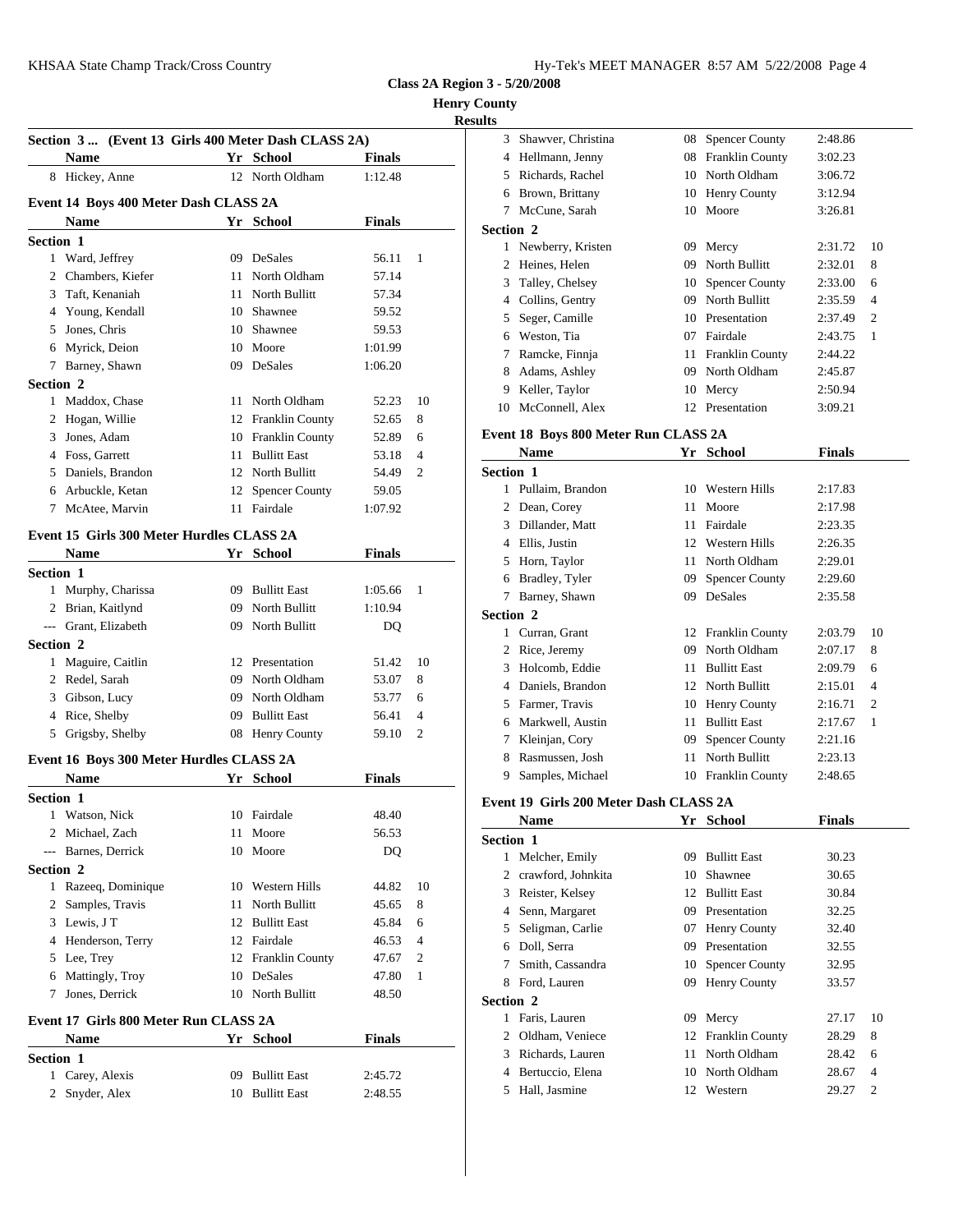|  | <b>Henry County</b> |  |
|--|---------------------|--|
|--|---------------------|--|

**Results**

|                  |                                                     |    |                     |               |                | results                          |
|------------------|-----------------------------------------------------|----|---------------------|---------------|----------------|----------------------------------|
|                  | Section 2  (Event 19 Girls 200 Meter Dash CLASS 2A) |    |                     |               |                | 12 Adkir                         |
|                  | <b>Name</b>                                         |    | Yr School           | <b>Finals</b> |                | 13<br>Ellis.                     |
|                  | 6 Hayes, Tay-Tay                                    |    | 09 North Bullitt    | 29.32         | $\mathbf{1}$   |                                  |
|                  | 7 Walker, Jessica                                   |    | 09 Mercy            | 30.43         |                | Event 23 G                       |
|                  | 8 Floyd, Brittany                                   |    | 12 Western          | 36.33         |                | Tean                             |
|                  |                                                     |    |                     |               |                | Section 1                        |
|                  | Event 20 Boys 200 Meter Dash CLASS 2A               |    |                     |               |                | 1 Mercy                          |
|                  | <b>Name</b>                                         |    | Yr School           | <b>Finals</b> |                | $1)$ Th                          |
| Section 1        |                                                     |    |                     |               |                | $3)$ Ne<br>5) Mo                 |
|                  | 1 Henderson, Terry                                  |    | 12 Fairdale         | 25.23         |                |                                  |
|                  | 2 Martin, Quentin                                   |    | 09 Western Hills    | 26.01         |                | 7) No<br>North<br>$\overline{2}$ |
|                  | 3 Graemetbauer, Sean                                |    | 12 Spencer County   | 27.19         |                | $1)$ Co                          |
|                  | 4 Gregory, Michael                                  |    | 12 Henry County     | 28.42         |                | 3) Bri                           |
| Section 2        |                                                     |    |                     |               |                | $5)$ As                          |
|                  | 1 Jones, Adam                                       |    | 10 Franklin County  | 24.15         | 6              | $7)$ He                          |
|                  | 2 Rowe, Kevin                                       | 11 | <b>Bullitt East</b> | 24.58         | 2              | Presei<br>3                      |
|                  | 3 Foss, Garrett                                     |    | 11 Bullitt East     | 25.73         |                | $1)$ Pre                         |
|                  | 4 Lail, Drew                                        |    | 11 Western Hills    | 27.31         |                | $3)$ As                          |
| 5                | Allen, John                                         |    | 08 Henry County     | 30.91         |                | 5) Do                            |
| Section 3        |                                                     |    |                     |               |                | $7)$ Co                          |
|                  | 1 Reynolds, Robert                                  |    | 12 North Bullitt    | 23.06         | 10             | 4 Frank                          |
|                  | 2 Maddox, Chase                                     |    | 11 North Oldham     | 23.77         | 8              | $1)$ Av                          |
| 3                | Warren, Tyler                                       |    | 12 North Oldham     | 24.18         | $\overline{4}$ | $3)$ Olo                         |
| 4                | Hogan, Willie                                       |    | 12 Franklin County  | 24.74         | 1              | 5) Da                            |
| 5                | Ward, Jeffrey                                       |    | 09 DeSales          | 24.83         |                | 5 Bullit                         |
| 6                | Pettway, Lamour                                     | 11 | Shawnee             | 24.87         |                | $1)$ Re                          |
| 7                | Smalls, Mike                                        |    | 09 Moore            | 26.50         |                | $3)$ Ca                          |
|                  |                                                     |    |                     |               |                | 7) Mu                            |
|                  | Event 21 Girls 3200 Meter Run CLASS 2A              |    |                     |               |                | 6 North                          |
|                  | <b>Name</b>                                         |    | Yr School           | <b>Finals</b> |                | $1)$ Ad                          |
| <b>Section 1</b> |                                                     |    |                     |               |                | $3)$ Hio                         |
|                  | 1 Kinny, Annie                                      |    | 11 Mercy            | 12:50.30      | 10             | 5) Sta                           |
|                  | 2 Fischer, Cassey                                   |    | 08 Henry County     | 12:51.48      | 8              | 7) Rio                           |
| 3                | Seger, Caroline                                     |    | 10 Presentation     | 13:08.62      | 6              | Event 24 B                       |
|                  | 4 Wattley, Kasey                                    |    | 09 North Oldham     | 13:37.44      | 4              | Tean                             |
|                  |                                                     |    |                     |               |                |                                  |

## 5 Klotz, Laura  $\begin{array}{|l|l|} 09 & \text{Spencer County} & 14:03.83 & 2 \\ 6 & \text{Geblbungen Sholby} & 11 & \text{Franklin County} & 14:27.21 & 1 \end{array}$ 6 Gehlhausen, Shelby 11 Franklin County 14:27.21 1 7 Hodge, Sarah 10 Mercy 14:28.90 8 Shaw, Erin 11 North Oldham 15:13.92 9 Beason, Marci 07 Franklin County 16:04.05

10 Wohlshlegel, Carrie 11 North Bullitt 19:15.23

# **Event 22 Boys 3200 Meter Run CLASS 2A**

 $\overline{\phantom{a}}$ 

|                  | <b>Name</b>       |    | Yr School          | <b>Finals</b> |                |   | 3) Pai         |
|------------------|-------------------|----|--------------------|---------------|----------------|---|----------------|
| <b>Section 1</b> |                   |    |                    |               |                |   | 5) Sai         |
| 1                | Thurston, Daniel  |    | 10 Western Hills   | 10:20.19      | 10             |   | 3 North        |
|                  | 2 Sandlin, Robert |    | 10 Franklin County | 10:23.13      | 8              |   | $1)$ Da        |
|                  | 3 Sanders, Taylor |    | 08 North Oldham    | 10:30.46      | 6              |   | 3) Vii         |
|                  | 4 Grandon, Colin  |    | 09 North Oldham    | 10:40.91      | $\overline{4}$ |   | 5) Ra          |
|                  | 5 Farmer, Larry   |    | 12 Henry County    | 10:57.05      | 2              | 4 | 7) Ha<br>Shaw: |
|                  | 6 Meredith, Sam   |    | 08 Spencer County  | 10:58.38      | 1              |   | $1)$ An        |
|                  | 7 Foster, Bradley |    | 10 Bullitt East    | 11:41.97      |                |   | $3)$ Gra       |
|                  | 8 Kroger, Jeremy  |    | 10 North Bullitt   | 11:52.34      |                |   | 5) Ke          |
| 9                | Bettag, Alex      |    | 12 DeSales         | 11:56.29      |                |   | 7) Ca          |
| 10               | Cook, Shawn       | 11 | Moore              | 11:57.82      |                |   |                |
| 11               | McConnell, Atom   | 10 | DeSales            | 12:07.20      |                |   |                |

|                  | 12 Adkins, Anthony                        | 10 Franklin County       | 12:08.07      |                |
|------------------|-------------------------------------------|--------------------------|---------------|----------------|
|                  | 13 Ellis, Justin                          | 12 Western Hills         | 12:08.84      |                |
|                  | Event 23 Girls 4x400 Meter Relay CLASS 2A |                          |               |                |
|                  | <b>Team</b>                               | <b>Relay</b>             | <b>Finals</b> |                |
| <b>Section 1</b> |                                           |                          |               |                |
|                  | 1 Mercy Academy                           |                          | 4:32.42       | 10             |
|                  | 1) Thomas, Karen 11                       | 2) Hackbarth, Maleena 09 |               |                |
|                  | 3) Newberry, Kristen 09                   | 4) McDaniel, Katie 10    |               |                |
|                  | 5) McGuire, Shelby 11                     | 6) Mitchell, Megan 11    |               |                |
|                  | 7) Norris, Katie 12                       |                          |               |                |
|                  | 2 North Bullitt                           |                          | 4:38.00       | 8              |
|                  | 1) Collins, Gentry 09                     | 2) Heines, Helen 09      |               |                |
|                  | 3) Brian, Kiera 09                        | 4) Brian, Meri 10        |               |                |
|                  | 5) Asbury, Cristy 11                      | 6) Hoke, Chelsea 11      |               |                |
|                  | 7) Heines, Betsy 12                       |                          |               |                |
|                  | 3 Presentation                            |                          | 4:42.01       | 6              |
|                  | 1) Pressley, DJ 12                        | 2) Lynch, Olivia 12      |               |                |
|                  | 3) Asher, Erin 09                         | 4) Maguire, Caitlin 12   |               |                |
|                  | 5) Doll, Serra 09                         | 6) Spann, Maggie 09      |               |                |
|                  | 7) Cook, Madison 11                       |                          |               |                |
|                  | 4 Franklin County                         |                          | 4:42.48       | $\overline{4}$ |
|                  | 1) Awamengwi, Clarisse 09                 | 2) Parris, Brittany 08   |               |                |
|                  | 3) Oldham, Veniece 12                     | 4) Ramcke, Finnja 11     |               |                |
|                  | 5) Davis, Krystal 12                      | 6) Just, Kristen 08      |               |                |
|                  | 5 Bullitt East                            |                          | 4:44.45       | 2              |
|                  | 1) Reister, Kelsey 12                     | 2) Rice, Shelby 09       |               |                |
|                  | 3) Carey, Alexis 09                       | 4) Snyder, Alex 10       |               |                |
|                  | 7) Murphy, Charissa 09                    | 8) Rice, Shayna 10       |               |                |
|                  | 6 North Oldham                            |                          | 4:56.71       | 1              |
|                  | 1) Adams, Ashley 09                       | 2) Esposito, Gabby 10    |               |                |
|                  | 3) Hickey, Anne 12                        | 4) Bacon, Alexa 09       |               |                |
|                  | 5) Stamper, Erin 11                       | 6) Campbell, Anna 11     |               |                |
|                  | 7) Richards, Rachel 10                    |                          |               |                |
|                  |                                           |                          |               |                |

# **Event 24 Boys 4x400 Meter Relay CLASS 2A**

|                  | <b>Team</b>            | Relav                   | <b>Finals</b> |                |
|------------------|------------------------|-------------------------|---------------|----------------|
| <b>Section 1</b> |                        |                         |               |                |
| 1.               | North Oldham           |                         | 3:41.49       | 10             |
|                  | 1) Dudley, Chris 12    | 2) Fletcher, Carsten 11 |               |                |
|                  | 3) Rice, Jeremy 09     | 4) Maddox, Chase 11     |               |                |
|                  | 5) Chambers, Kiefer 11 | 6) Geers, Tyler 11      |               |                |
| 2                | <b>Franklin County</b> |                         | 3:44.12       | 8              |
|                  | 1) Catlett, David 12   | 2) Jones, Adam 10       |               |                |
|                  | 3) Parris, Jordan 10   | 4) Curran, Grant 12     |               |                |
|                  | 5) Samples, Michael 10 | 6) Hogan, Willie 12     |               |                |
| 3                | North Bullitt          |                         | 3:46.60       | 6              |
|                  | 1) Daniels, Brandon 12 | 2) Taft, Kenaniah 11    |               |                |
|                  | 3) Vincent, Ryan 12    | 4) Jones, Derrick 10    |               |                |
|                  | 5) Rasmussen, Josh 11  | 6) Wallace, Jordan 11   |               |                |
|                  | 7) Haysley, Tim 11     |                         |               |                |
| 4                | Shawnee                |                         | 3:47.87       | $\overline{4}$ |
|                  | 1) Anderson, James 12  | 2) Young, Kendall 10    |               |                |
|                  | 3) Gray, Quinton 10    | 4) Jones, Chris 10      |               |                |
|                  | 5) Kelly, Keenan 09    |                         |               |                |
|                  | 7) Carr, Micheal 10    | 8) Stewart, Evan 12     |               |                |